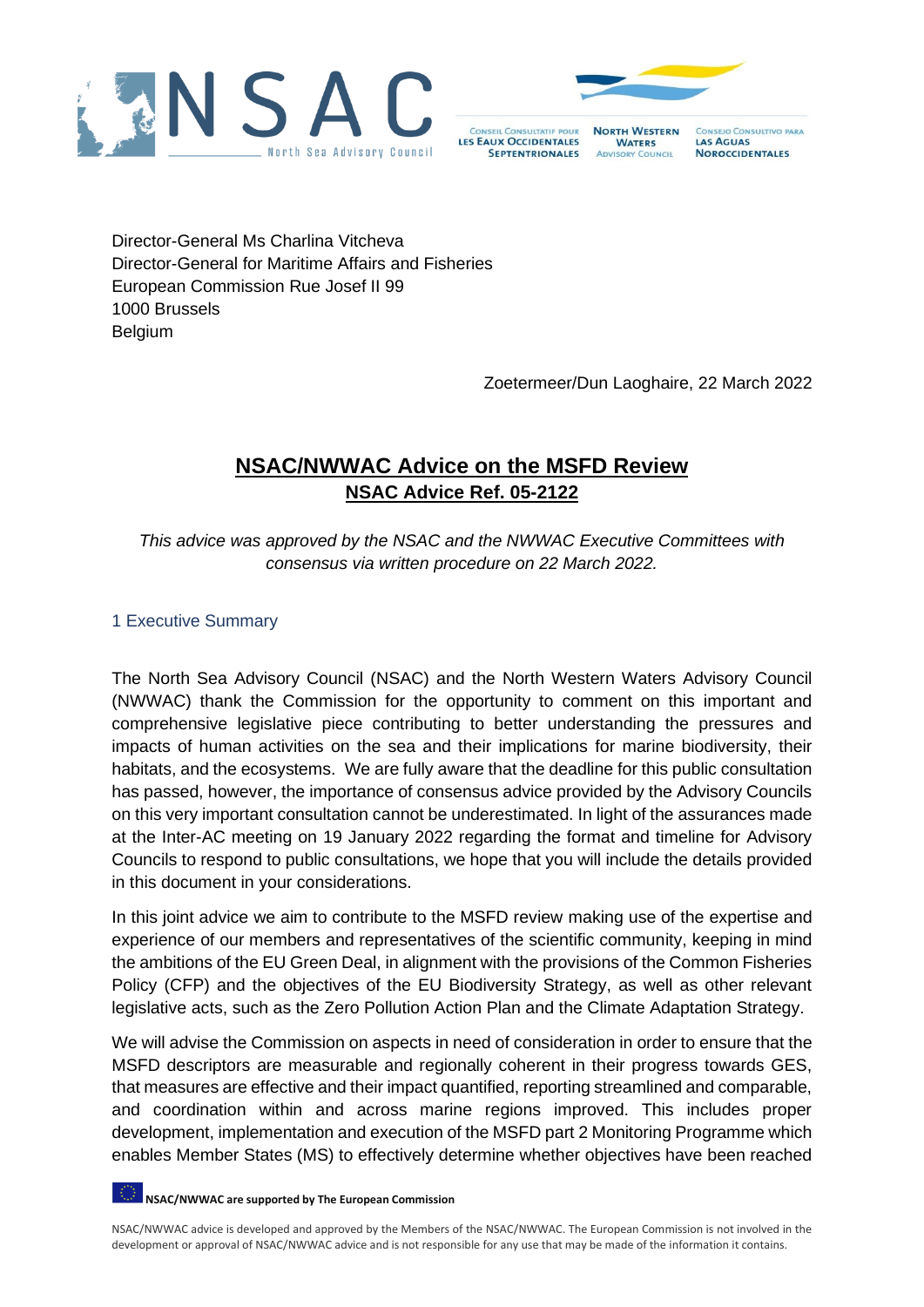and measures rendered effective. Links with regional conventions such as OSPAR are considered, not least in the context of Brexit and, concretely, fisheries Descriptor 3. ICES' work on MSFD is examined to strengthen and promote a scientific approach to the Directive's review. Finally, we fully assume our role as stakeholders to notify the Commission on potential discrepancies, misalignments, and missing links in order for the review to be as comprehensive as possible.

Overall, NSAC and NWWAC members agree that the current MSFD contains the necessary tools to achieve its main objective - Good Environmental Status - across its eleven descriptors by using the ecosystem-based approach. The inclusion of fisheries stakeholders in the management of marine resources is paramount as the commercial fishing sector plays an important role in achieving the objectives of the deliverable (GES) for several descriptors.

An important reconciliation needs to be made in terms of resource utilisation to satisfy the increasing need for protein-rich food and nature conservation. It is vital that Advisory Councils, though operating in the framework of the CFP, are able to reach those environmental policy actors and departments whose work affects the implementation of CFP and the state of fisher communities and fisheries resources.

## 2 NSAC and NWWAC Advice

#### 2.1 General considerations

### *2.1.1 Strengthening the implementation of the MSFD*

The members of the NSAC and the NWWAC agree that the MSFD remains an important crosscutting legislation to safeguard the marine environment in the EU. It is our general opinion that the current legislative act contains the necessary tools to achieve its main objective, which is that of reaching Good Environmental Status across its eleven descriptors by using the ecosystem-based approach.

We share conclusions of the European Court of Auditors special report from 2020<sup>1</sup> that the major challenges to achieve  $GES/FCS<sup>2</sup>$  are linked to implementation gaps stemming from the lack of ambition and resources, rather than deficiencies in the policy framework. In order to avoid risking delays in advancing the protection of marine ecosystems we suggest that the Commission firstly properly assesses and addresses those deficits in implementation by means of existing or planned legislative and non-legislative tools before a revision of the MSFD is undertaken.

#### *2.1.2 GES deadline, definitions and regional cohesion*

Even though, or precisely because the 2020 deadline for reaching GES has not been achieved, the NSAC and NWWAC members agree that its accomplishment should not be further postponed. On the contrary, the Commission and the MS should make maximum effort

<sup>&</sup>lt;sup>1</sup> Marine environment: EU protection is wide but not deep[; https://op.europa.eu/webpub/eca/special-reports/marine-environment-26-](https://op.europa.eu/webpub/eca/special-reports/marine-environment-26-2020/en/) [2020/en/](https://op.europa.eu/webpub/eca/special-reports/marine-environment-26-2020/en/)

<sup>&</sup>lt;sup>2</sup> Favourable Conservation Status according to Habitats Directive.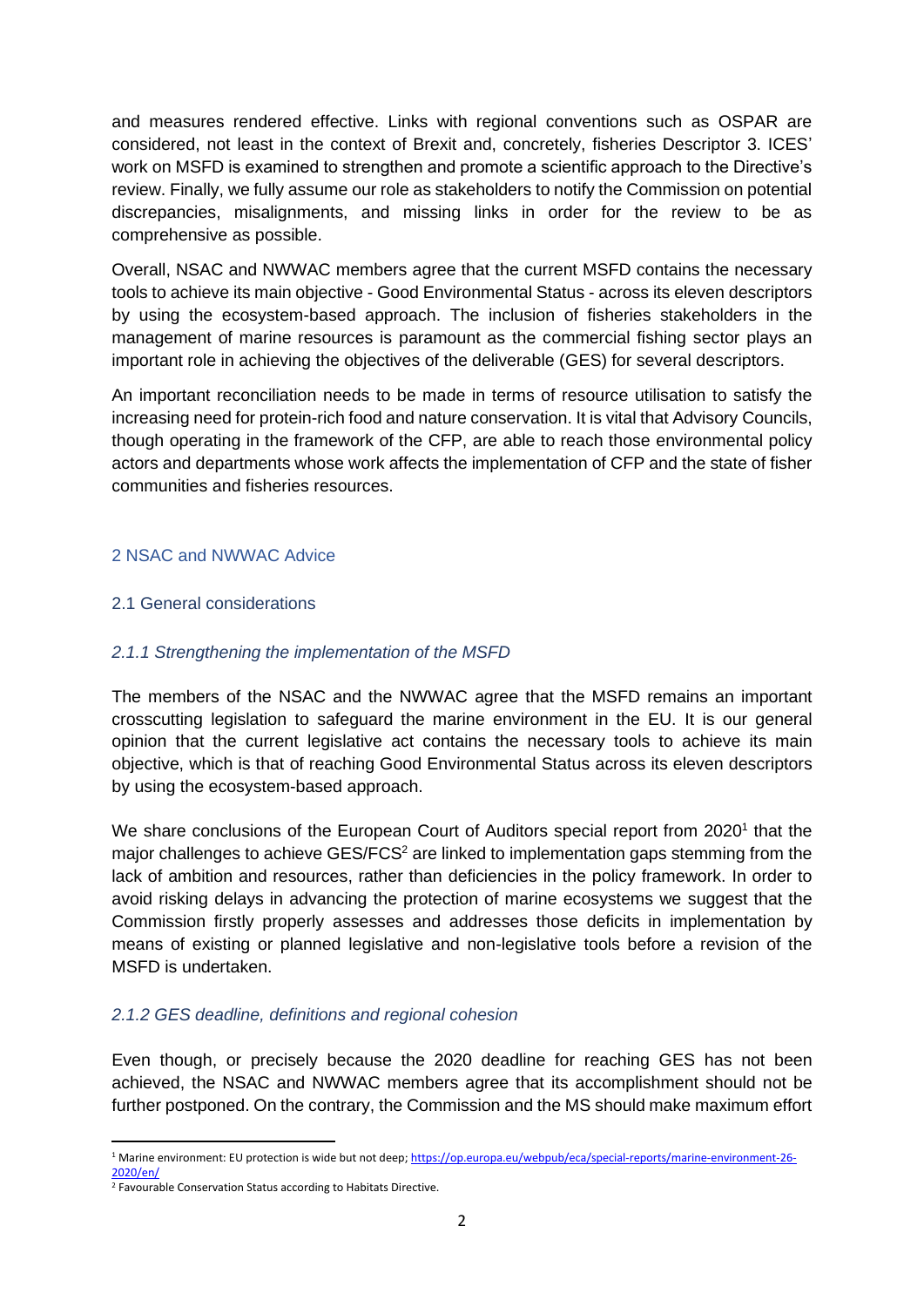and take urgent measures to meet the target as soon as possible. The Commission should provide adequate guidance whilst MS should accelerate and take actions needed to achieve the objectives of the Directive. Where MS fail to take adequate measures, the Commission should be able to take the necessary legal actions to ensure a full and proper implementation of the Directive.

One of the key challenges is the development of a harmonised definition of GES at regional level. This has been identified by several evaluations, including the European Commission's own evaluations of Member States' performance, which concluded that 'only 8% of the first definitions of GES reported by MS were evaluated as adequate<sup>3</sup>. In most cases the definitions lacked quantitative details to make them measurable and comparable and they were deficient in coherence within the same region or subregion. MS assessments have shown serious difficulties in operating a clear distinction between their definitions of GES and their targets. Often, they failed to align their targets with their programmes of measures and monitoring programmes, making it difficult to track their progress towards GES. This incoherence may, to some degree, be ascribed to the characteristics of legal bases, where regulations and directives imply different ways of legislation transposition/translation (binding vs. non-binding acts) into the national aquis, in addition to leaving more/less room for differing interpretations of provisions.

Certain MS have not succeeded in setting threshold values required to determine GES. Full implementation of the decision (EU) 2017/848<sup>4</sup> could allow the creation of a shared regional approach and comprehension of GES. Furthermore, a revision of this decision towards less flexibility allocated to MS would ensure a better approximation of GES definition and better use of measures to reach it. Approximation of criteria and methodological standards is key to attain a more ambitious GES for our seas and oceans.

In this context coordination and collaboration with the UK must be prioritised, Without close collaboration with our neighbour with whom both the NSAC and NWWAC share parts of their remit areas, achievement of GES will not be possible.

# 2.2 Scientific data, reporting and monitoring

Due to its broad scope and comprehensive nature, MSFD reporting, monitoring and evaluation activities by the competent national authorities and the EU Commission are time-consuming and resource-demanding. The numerous delays in MS reporting and monitoring and the related infringement procedures against them could have been avoided if more financial and human resources were allocated by MS to the implementation of the MSFD.

During the first cycles of implementation, the MSFD posed a challenge for the MS. While regional administrations are experienced in the measurement and monitoring of some descriptors, notably D3 on commercial fisheries with a clear target of MSY and D5 - Eutrophication, for other descriptors, such as D10 - Marine Litter, D11 - Underwater Noise, and D2 - Non-Indigenous Species, the evidence base is still developing, and MS struggle with

<sup>3</sup> COM (2020) 259 final.

<sup>4</sup> Commission decision (EU) 2017/848 of 17 May 2017 laying down criteria and methodological standards on good environmental status of marine waters and specifications and standardised methods for monitoring and assessment, and repealing Decision 2010/477/EU.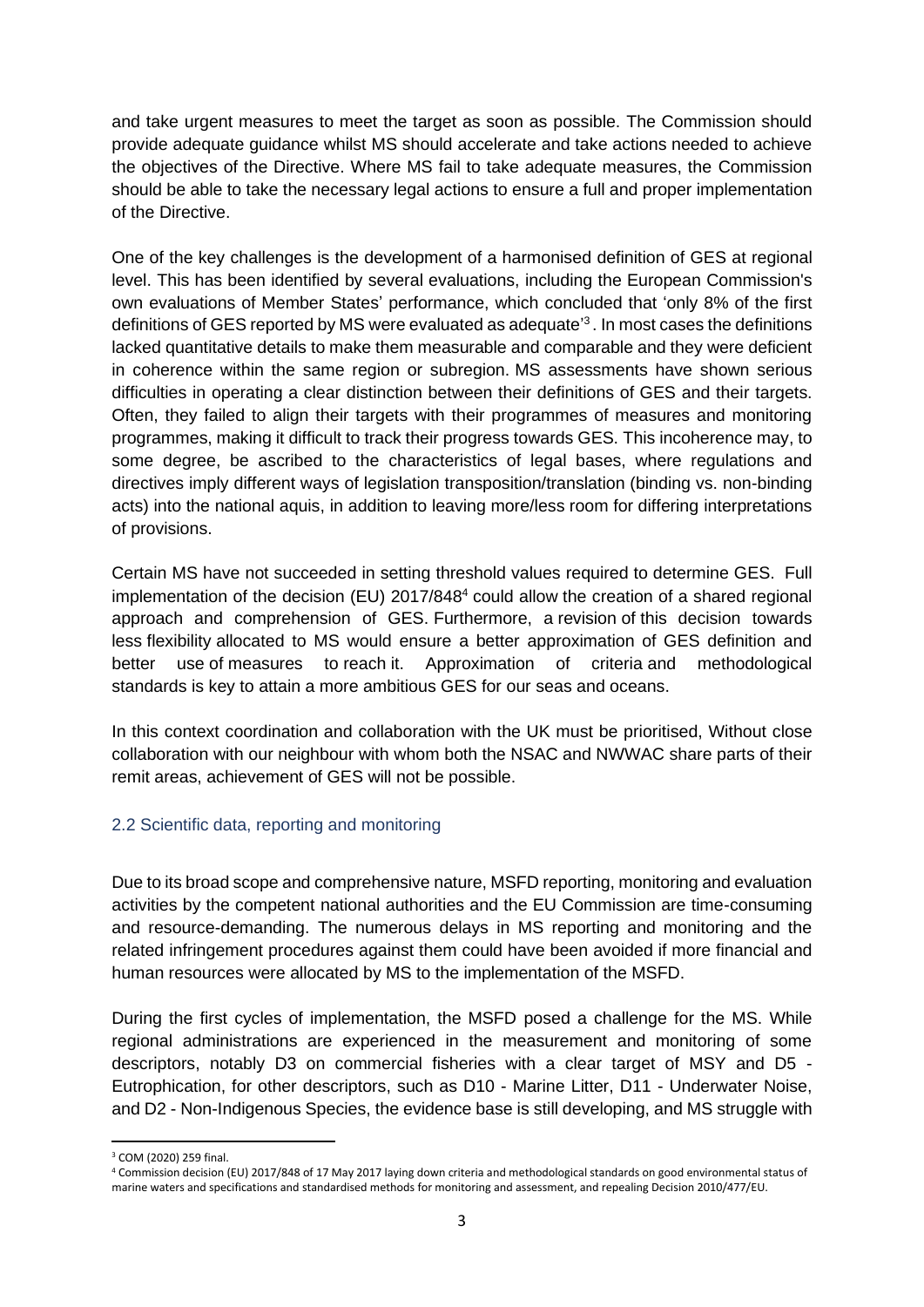assessments against the baselines due to lack of data. On a general level, information collection seems decentralised. For example, the Commission coordinates TG Seabed, developing thresholds for seafloor integrity, while some aspects are in Member States' remit. The Commission regularly takes advice from ICES and from the Joint Research Centre, as well as independent consultancies. The NSAC and NWWAC believe that the implementation of the Directive would benefit from a more centralised and harmonised approach to data collection.

Data gaps regarding marine habitats and species status are substantial compared to their terrestrial equivalents.<sup>5</sup> Proper implementation of MSFD would require a drastic increase in knowledge acquisition to set baselines, report on and monitor the trends. EU research programmes have to be set up, backed by national initiatives, to step up the research and knowledge on the marine environment. That said, data gaps should not be considered a reason for inaction in achieving GES. There is a question on the level of completeness of the data needed prior to taking action. The NSAC/NWWAC are of the opinion that where data is lacking, proportionate measures should be taken, based on best available information. In addition, proper and regular assessment of the effectiveness of measures will ensure effective adaptive management. Furthermore, a holistic approach to scientific work should be considered. The advice requesters should focus on developing concrete and relevant requests and grouping these requests to form an ecosystem-based management approach producing multi-species, ecosystem scientific advice as opposed to single-aspect requests producing single-species advice.

Where scientific capacity is considerable, this does not automatically translate to timely measures. It is an observation of North Sea and North Western Waters stakeholders that science often does not catch up with the fast-changing ecosystem, which may cause management measures based on science to become obsolete and/or irrelevant by the time they come into force<sup>6</sup>. This has become more evident in the light of climate change, and there is a need for effective adaptive management. A cross-sectoral approach and a joint vision are needed in future research endeavours.

On MSFD, and specifically on the definition of GES, the NSAC and NWWAC members believe that ICES' work<sup>7</sup> should be considered and taken as a reference. ICES is a leading scientific

<sup>5</sup> *The EEA report No 10/2020 shows that up to 26% of the marine habitats status are unknown (4% for terrestrial) and 59% of marine species (against 8% for terrestrial[\) https://www.eea.europa.eu/publications/state-of-nature-in-the-eu-2020](https://www.eea.europa.eu/publications/state-of-nature-in-the-eu-2020)*

<sup>6</sup> NWWAC Advice on climate change[: https://www.nwwac.org/publications/nwwac-advice-on-the-impact-of-climate-change-on-fisheries](https://www.nwwac.org/publications/nwwac-advice-on-the-impact-of-climate-change-on-fisheries-in-the-north-western-waters.3404.html)[in-the-north-western-waters.3404.html](https://www.nwwac.org/publications/nwwac-advice-on-the-impact-of-climate-change-on-fisheries-in-the-north-western-waters.3404.html)

<sup>&</sup>lt;sup>7</sup> In addition to the direct MSFD advice, there are several ICES advice product that are indirectly related and support the MSFD. The core of the MSFD and achievement Good Environmental Status (GES) is related to sustainability -or "*protect the marine ecosystem and biodiversity upon which our health and marine-related economic and social activities depend*"

As such, the current ICES advice and management system for fish stocks is based on the ICES principles for Ecosystem-based Fisheries Management (EBFM) where scans and evaluations of new knowledge from inside and outside the ICES community are performed to assess if the knowledge can support state-of-the-art on meeting conservation, management and sustainability goals. The ecosystem approach is integrated into the reference points, which are based on the current state of the ecosystem and updated to reflect any effects of the ecosystem on stock dynamics. Where appropriate, such as with forage fish, estimates of age based and/or temporal variation of natural mortality are built into the stock assessments to consider the implications for fish for top predators or density effects on stock dynamics.

This annual advice and management system for >200 fish stocks is summarised in the annual [fisheries overview \(FOs\)](https://www.ices.dk/advice/Fisheries-overviews/Pages/fisheries-overviews.aspx) advice per ecoregion that also includes a section on MSFD D3 (*populations of all commercially-exploited fish and shellfish are within safe biological limits*). In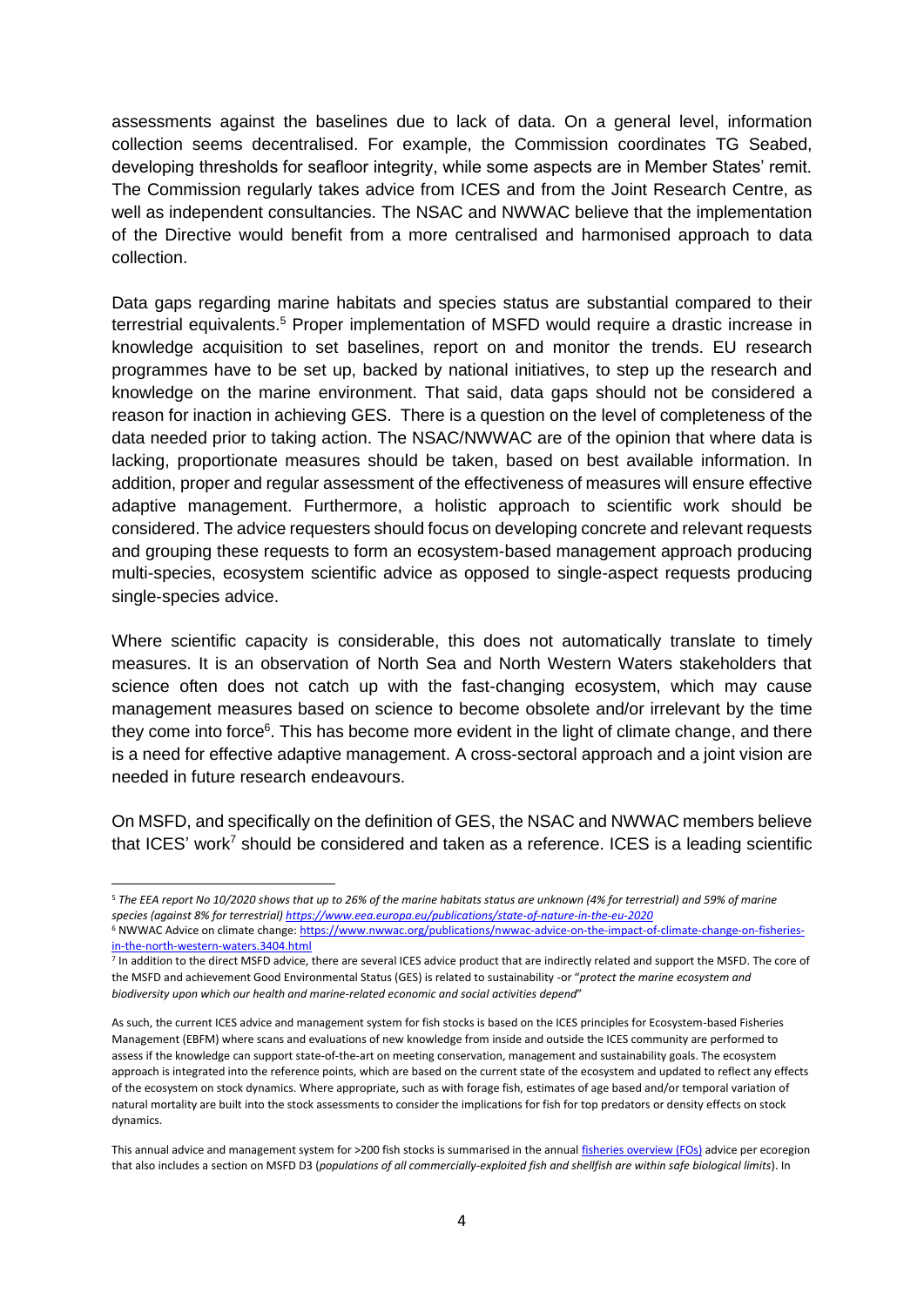body under the CFP. In order to maintain consistency, we suggest that the Commission takes its definition of GES as the standard.

The digitalisation of reporting tools will help improve the collection and transfer of data, make information comparable across borders, upgrade the management of measures such as MPAs and contribute to social sustainability by creating new employment opportunities. The MS could streamline monitoring by establishing better regional cooperation, by making better utilisation of the existing marine web portal WISE $<sup>8</sup>$  and by requiring relevant existing and new</sup> industries to provide data on the impacts of their activities at seas where these are insufficient. Finally, the MS should set up an adequate governance system at regional and national levels by assigning clear responsibilities to competent authorities.

#### 2.3 Improved coherence with other existing legislations and international commitments

Synergies between the MSFD and initiatives adopted or proposed by the Commission under the European Green Deal, including the Biodiversity Strategy, the Zero Pollution Action Plan, the Farm to Fork Strategy, the proposed Nature Restoration Law (NRL) and the Action Plan to conserve fisheries resources and protect marine ecosystems should be increased to integrate sustainability into prominent economic activities impacting the marine environment. Targets to protect and restore marine areas, notably those established under the NRL, would facilitate the achievement of GES in EU marine waters and the implementation of MSFD. The future restoration targets should secure 10% of all EU marine areas as strict protection zones. Well managed MPAs with well-defined objectives and enforced measures are an important component and should be part of the strategy. By restricting or regulating

EU - [Revisions to Marine Strategy Framework Directive manuals for Descriptors 3, 4, and 6](https://www.ices.dk/sites/pub/Publication%20Reports/Advice/2015/Special_Requests/EU_Revisions_to_MSFD_manuals_for_Descriptors_346.pdf)

<sup>8</sup> <https://water.europa.eu/marine>

addition, ICES also produce annua[l ecosystem overview \(EOs\)](https://www.ices.dk/advice/ESD/Pages/Ecosystem-overviews.aspx) advice per ecoregion that summarize the main pressures and state within a region.

Other ICES products that are relevant to the MSFD include, advice o[n bycatch](https://www.ices.dk/sites/pub/Publication%20Reports/Advice/2020/2020/Roadmap_ICES_Bycatch_Advice.pdf) (also relevant for e.g. MSFD D1) and advice o[n vulnerable](https://www.ices.dk/data/data-portals/Pages/vulnerable-marine-ecosystems.aspx)  [marine ecosystems VMEs](https://www.ices.dk/data/data-portals/Pages/vulnerable-marine-ecosystems.aspx) (also relevant e.g. MSFD D6).

ICES MSFD Advice:

EU request on how management scenarios to reduce mobile bottom fishing disturbance on seafloor habitats affect fisheries landing and value DOI: <https://doi.org/10.17895/ices.advice.8191>

EU request for a Technical Service on MSFD Article 8 guidance on undertaking assessments for Descriptor 3 (commercially exploited fish and shellfish) and Descriptor 4 (marine food webs) DOI: <https://doi.org/10.17895/ices.advice.8817>

EU - [Developing appropriate lists for Descriptor 3, commercially exploited fish and shellfish, for reporting by EU Member States under](https://www.ices.dk/sites/pub/Publication%20Reports/Advice/2020/Special_Requests/eu.2020.13.pdf)  [MSFD Article 17 in 2024](https://www.ices.dk/sites/pub/Publication%20Reports/Advice/2020/Special_Requests/eu.2020.13.pdf)

EU - [Seafloor assessment process for physical loss \(D6C1, D6C4\) and physical disturbance \(D6C2\) on benthic habitats](https://www.ices.dk/sites/pub/Publication%20Reports/Advice/2019/Special_Requests/eu.2019.25.pdf)

EU - [Guidance on an appropriate method to integrate criteria, species, species group to higher groups of birds, mammals, reptiles, fish and](https://www.ices.dk/sites/pub/Publication%20Reports/Advice/2018/Special_requests/eu.2018.12.pdf)  [cephalopods for a Good Environmental Status assessment](https://www.ices.dk/sites/pub/Publication%20Reports/Advice/2018/Special_requests/eu.2018.12.pdf)

EU - Guidance on operational methods for the [evaluation of the MSFD criterion D3C3 \(second stage\)](https://www.ices.dk/sites/pub/Publication%20Reports/Advice/2017/Special_requests/eu.2017.07.pdf)

EU - [Indicators of the pressure and impact of bottom-contacting fishing gear on the seabed, and of trade-offs in](https://www.ices.dk/sites/pub/Publication%20Reports/Advice/2017/Special_requests/eu.2017.13.pdf) the catch and the value of [landings](https://www.ices.dk/sites/pub/Publication%20Reports/Advice/2017/Special_requests/eu.2017.13.pdf)

EU - [Guidance on operational methods for the evaluation of the MSFD Criterion D3C3](https://www.ices.dk/sites/pub/Publication%20Reports/Advice/2016/Special_Requests/EU_Guidance_on_MSFD_criterion_33.pdf)

EU - [Guidance on the most appropriate method to aggregate species within species groups for the assessment of good environmental](https://www.ices.dk/sites/pub/Publication%20Reports/Advice/2016/Special_Requests/EU_Guidance_on_method_to_aggregate_species_within_species_groups_D1.pdf) [status for MSFD Descriptor 1](https://www.ices.dk/sites/pub/Publication%20Reports/Advice/2016/Special_Requests/EU_Guidance_on_method_to_aggregate_species_within_species_groups_D1.pdf)

EU - [Guidance on the practical methodology for delivering an MSFD GES assessment on D3 for an MSFD region/subregion](https://www.ices.dk/sites/pub/Publication%20Reports/Advice/2016/Special_Requests/EU_Guidance_on%20MSFD_D3_assessment.pdf)

EU - [Guidance on how pressure maps of fishing intensity contribute to an assessment of the state of seabed habitats](https://www.ices.dk/sites/pub/Publication%20Reports/Advice/2016/Special_Requests/EU_guidance_on_how_pressure_maps_of_fishing_intensity_contribute_to_an_assessment_of_the_state_of_seabed.pdf)

EU - [Proposal on indicators for MSFD Descriptor 4 \(foodwebs\)](https://www.ices.dk/sites/pub/Publication%20Reports/Advice/2014/Special%20Requests/EU_MSFD_D4_indicators_LFI.pdf)

EU - [Review of the Marine Strategy Framework Directive: Descriptor 3](https://www.ices.dk/sites/pub/Publication%20Reports/Advice/2014/Special%20Requests/EU_Annex_I_D3_Manual_Milieu.pdf) – Commercially exploited fish and shellfish

EU - [Review of the Marine Strategy Framework Directive: Descriptor 4](https://www.ices.dk/sites/pub/Publication%20Reports/Advice/2014/Special%20Requests/EU_Annex_I_D4_Manual_Milieu.pdf) – Foodwebs

EU - [Review of the Marine Strategy FrameworkDirective: Descriptor 6](https://www.ices.dk/sites/pub/Publication%20Reports/Advice/2014/Special%20Requests/EU_Annex_%20I_D6_Manual_Milieu.pdf) – Seafloor integrity

EU - [Review of the Marine Strategy Framework Directive: Descriptor 11](https://www.ices.dk/sites/pub/Publication%20Reports/Advice/2014/Special%20Requests/EU_Annex_I_D11_Manual.pdf) – Energy, including underwater noise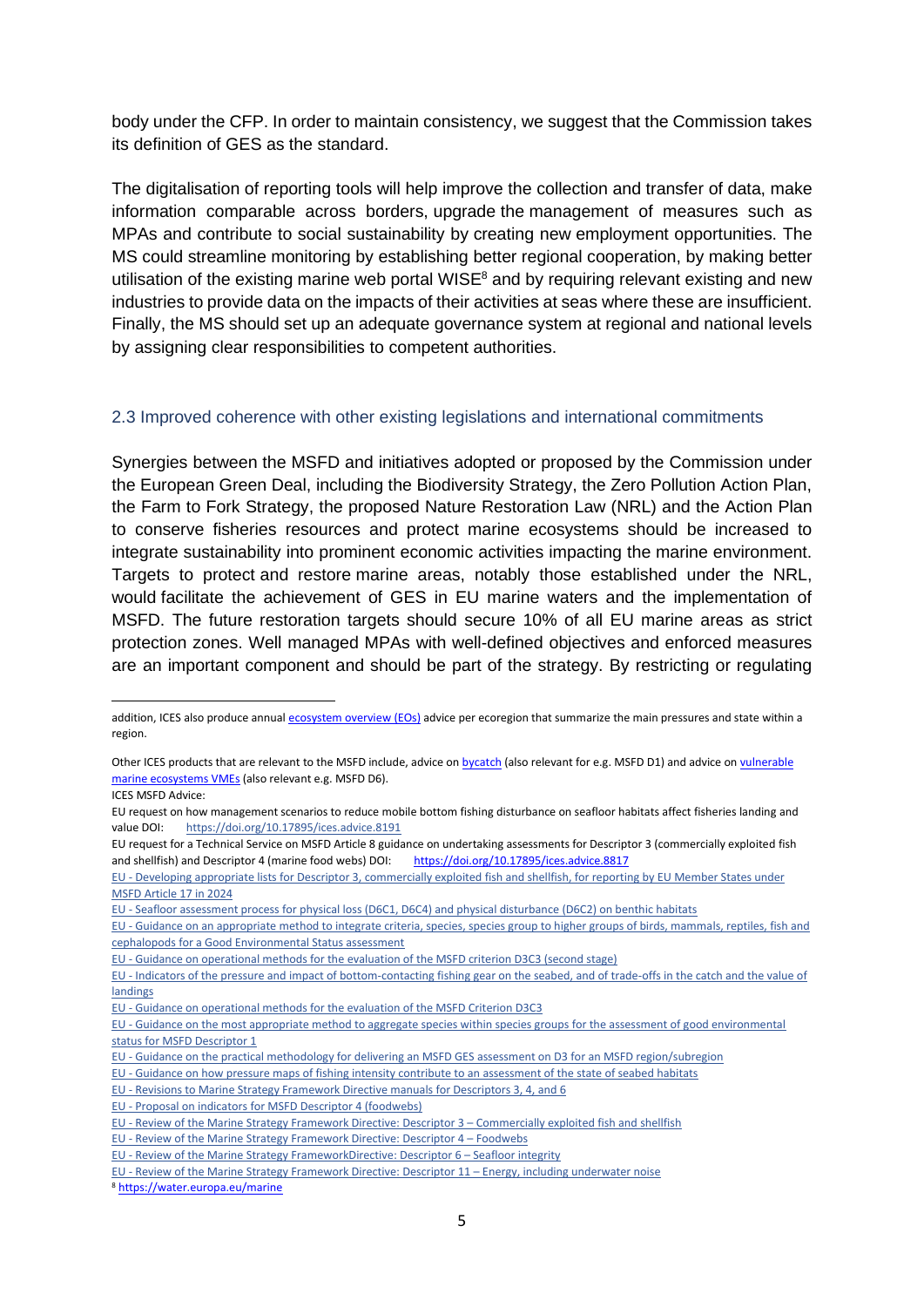activities pressures can be reduced. Advisory Councils have relevant interest in the programme of measures, such as MPAs, and have throughout the years produced advice on specific MPAs<sup>9</sup>. It is crucial to ensure a coherent and well-managed network of MPAs. In addition, Other Effective Conservation Measures (OECMs) should be part of any national and regional Programme of Measures within a coherent network of MPAs. Furthermore, the Commission and MS should guarantee that the upcoming Action Plan to conserve fisheries resources and protect marine ecosystems supports strong fisheries management measures in line with the CFP to contribute to reaching GES<sup>1011</sup>. Alignment should be attained also with the CFP provisions. This is particularly true for the evaluation of descriptor 3 regarding the sustainability goals for reaching GES. The CFP refers to the exploitation rate and the MSFD should embrace a similar approach.

It is important to highlight that strengthening of the level of international cooperation is key to protecting the marine environment and eliminating or mitigating diverse negative pressures from human activities at sea. Reaching GES in EU waters through a better implementation of the MSFD should be considered instrumental to the EU's respect of international commitments under several international instruments, such as the United Nations Convention on the Law of the Sea (UNCLOS), the Convention on Biological Diversity (CBD), the 2030 Agenda for sustainable development, the Paris Agreement and of international summits as the annual Convention of the Parties (COP) under the UNFCCC. While the EU is at the forefront in nature protection compared to other international parties, there is still room for improvement, particularly in the implementation phase.

Cooperation and coordination between actors and approaches to MSFD, particularly between environmental and maritime policies should be strengthened, and the silos between the different departments overcome. The MSFD addresses all activities having an impact on the marine environment, but it does not regulate them all in specific terms. To meet the MSFD goals, better integration, coordination and coherence between the MSFD and correlated existing or upcoming legislations and policies are fundamental. The Commission should strive for enhancing integration across sectors and fields connected to the marine ecosystem to promote sustainability.

In particular, the MSFD needs to be better aligned with the Birds and Habitats Directives (BHDs). The current non-coherence of the spatial, temporal and species/habitats reporting requirement is largely undermining the reporting duties of the MS and the overall comprehension and accomplishment of the MSFD implementation. Better alignment of reporting timelines would provide an incentive for increasing the reuse of data and assessments effectively. The Commission should give better guidance on how to integrate species and habitats assessments under the BHDs and the MSFD obligations and ensure consistency between them. The Commission should also require MS to improve monitoring and reduce the number of unknown variables reported.

Many inconsistencies remain between the Common Fisheries Policy (CFP) and the MSFD. To guarantee coherence between art. 13(4) of the MSFD on programmes of measures

<sup>&</sup>lt;sup>9</sup> Se[e link1;](https://www.nsrac.org/latest-advice/?advice_search=mpa&date=) [link2;](https://www.nsrac.org/latest-advice/?advice_search=msfd&date=) [link3](https://www.nwwac.org/publications/nwwac-reply-to-public-consultation-on-expert-advisory-group-report-entitled-%e2%80%9cexpanding-ireland%e2%80%99s-marine-protected-area-network.3468.html)

<sup>&</sup>lt;sup>10</sup> NSAC Advice on EU Biodiversity Strategy[: https://www.nsrac.org/wp-content/uploads/2021/09/17-2021-NSAC-Advice-on-EU-](https://www.nsrac.org/wp-content/uploads/2021/09/17-2021-NSAC-Advice-on-EU-Biodiversity-Strategy.pdf)[Biodiversity-Strategy.pdf](https://www.nsrac.org/wp-content/uploads/2021/09/17-2021-NSAC-Advice-on-EU-Biodiversity-Strategy.pdf)

<sup>11</sup> NWWAC Advice on Action Plan to conserve fisheries resources[: https://www.nwwac.org/publications/nwwac-response-to-the-targeted](https://www.nwwac.org/publications/nwwac-response-to-the-targeted-consultation-on-the-action-plan-to-conserve-fisheries-resources-and-protect-marine-ecosystems.3640.html)[consultation-on-the-action-plan-to-conserve-fisheries-resources-and-protect-marine-ecosystems.3640.html](https://www.nwwac.org/publications/nwwac-response-to-the-targeted-consultation-on-the-action-plan-to-conserve-fisheries-resources-and-protect-marine-ecosystems.3640.html)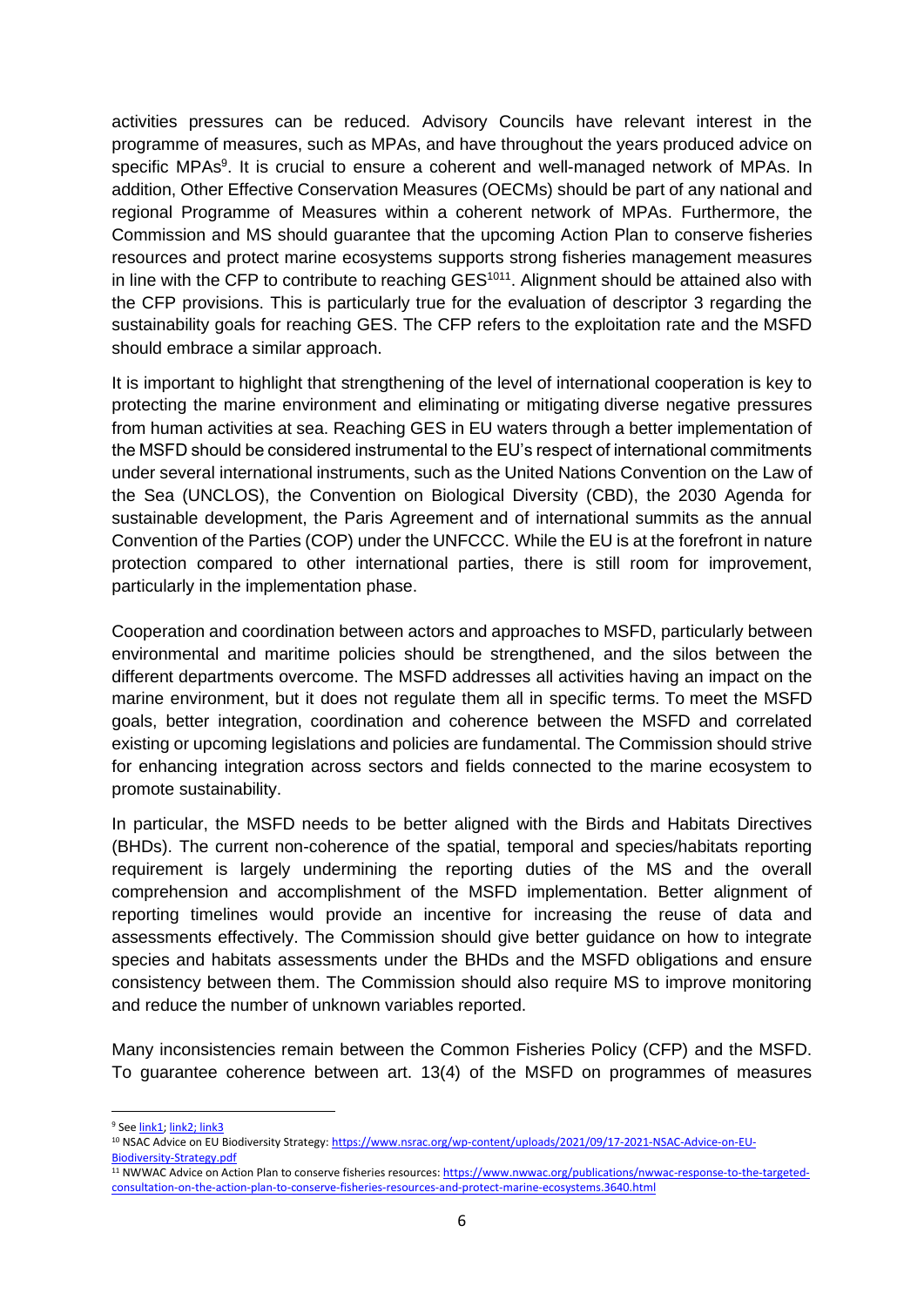envisaging spatial protection measures in marine protected areas established under the BHDs and articles 11 and 18 of the CFP, proper fisheries management measures should be established in Natura 2000 sites taking into account the necessity to deploy the key ecosystem conservation measures.

Fisheries data and monitoring is obtained under the Control regulation and the Data Collection Framework (DCF) regulation. The implementation of the DCF, regarding data to assess the impact of fisheries on the marine ecosystems, should be closely monitored by the Commission, in particular the MS' work plans following the EU multiannual programme, and their implementation annual report.

Article 15 of the MSFD allows MS to raise an issue at EU level regarding the impact of activities at sea on the environmental status of their marine waters, which they believe cannot be tackled appropriately by national measures. The procedure provides for a possibility for MS to make recommendations to the Commission and the Council for measures regarding the issue at stake, which can then be translated into legislative proposals. Unfortunately, as stated in the 2020 European Court of Auditors report, Article 15 of the MSFD on recommendations for Community action is not well implemented, leading to coordination gap between the MSFD and the CFP. The Commission should provide better guidance and encourage the MS to jointly take conservation measures under article 15 via MS groups such as the Scheveningen group of North Sea MS and follow up with appropriate actions.

Regarding the EU Strategy on offshore renewable energy, the Commission should ensure that the Marine Spatial Planning Directive (MSP) takes into adequate consideration the future infrastructural pressure at sea and actively supports the application of ecosystem-based approach to every human activity<sup>12</sup>, in particular the deployment of offshore wind farms<sup>1314</sup>. MS with adjacent marine sea basins should step up collaboration on the impact of renewables on mobile marine species such as seabirds, migratory fish and invertebrate species. There is also a necessity for a wider coherence of the MSFD with policies regulating pressures on the marine environment originating on land (e.g., plastic, agriculture).

#### 2.4 A move towards a regionalised MSFD

Regional cooperation across MS is essential to develop coherent marine strategies and programmes of measures able to tackle in a timely and efficient way the main pressures at seas at the regional or sub-regional level. The Commission should push for the assessment of the status of marine waters through the implementation of the 2017 decision and the utilization of regional threshold values. For most descriptors, the characteristics and the boundaries for the determination of GES would be better defined at regional level. A more regionalised approach could help avoid inconsistencies between MS sharing the same marine

<sup>&</sup>lt;sup>12</sup> Multi-AC Advice on blue economy[: https://www.nwwac.org/publications/multi-ac-advice-on-the-%e2%80%9cmaritime-sector-](https://www.nwwac.org/publications/multi-ac-advice-on-the-%e2%80%9cmaritime-sector-%e2%80%93-a-green-post-covid-future%e2%80%9d-roadmap.3168.html) [%e2%80%93-a-green-post-covid-future%e2%80%9d-roadmap.3168.html](https://www.nwwac.org/publications/multi-ac-advice-on-the-%e2%80%9cmaritime-sector-%e2%80%93-a-green-post-covid-future%e2%80%9d-roadmap.3168.html)

<sup>13</sup> NSAC Advice on Offshore Wind farms[: https://www.nsrac.org/wp-content/uploads/2020/12/08-2021-NSAC-Advice-on-Offshore-Wind-](https://www.nsrac.org/wp-content/uploads/2020/12/08-2021-NSAC-Advice-on-Offshore-Wind-Farms.pdf)[Farms.pdf](https://www.nsrac.org/wp-content/uploads/2020/12/08-2021-NSAC-Advice-on-Offshore-Wind-Farms.pdf)

<sup>&</sup>lt;sup>14</sup> NWWAC Advice on ocean energy[: https://www.nwwac.org/publications/nwwac-submission-in-reply-to-com-public-consultation-ocean](https://www.nwwac.org/publications/nwwac-submission-in-reply-to-com-public-consultation-ocean-energy-%e2%80%94-evaluation-of-eu-renewable-power-generation-policy.3287.html)[energy-%e2%80%94-evaluation-of-eu-renewable-power-generation-policy.3287.html](https://www.nwwac.org/publications/nwwac-submission-in-reply-to-com-public-consultation-ocean-energy-%e2%80%94-evaluation-of-eu-renewable-power-generation-policy.3287.html)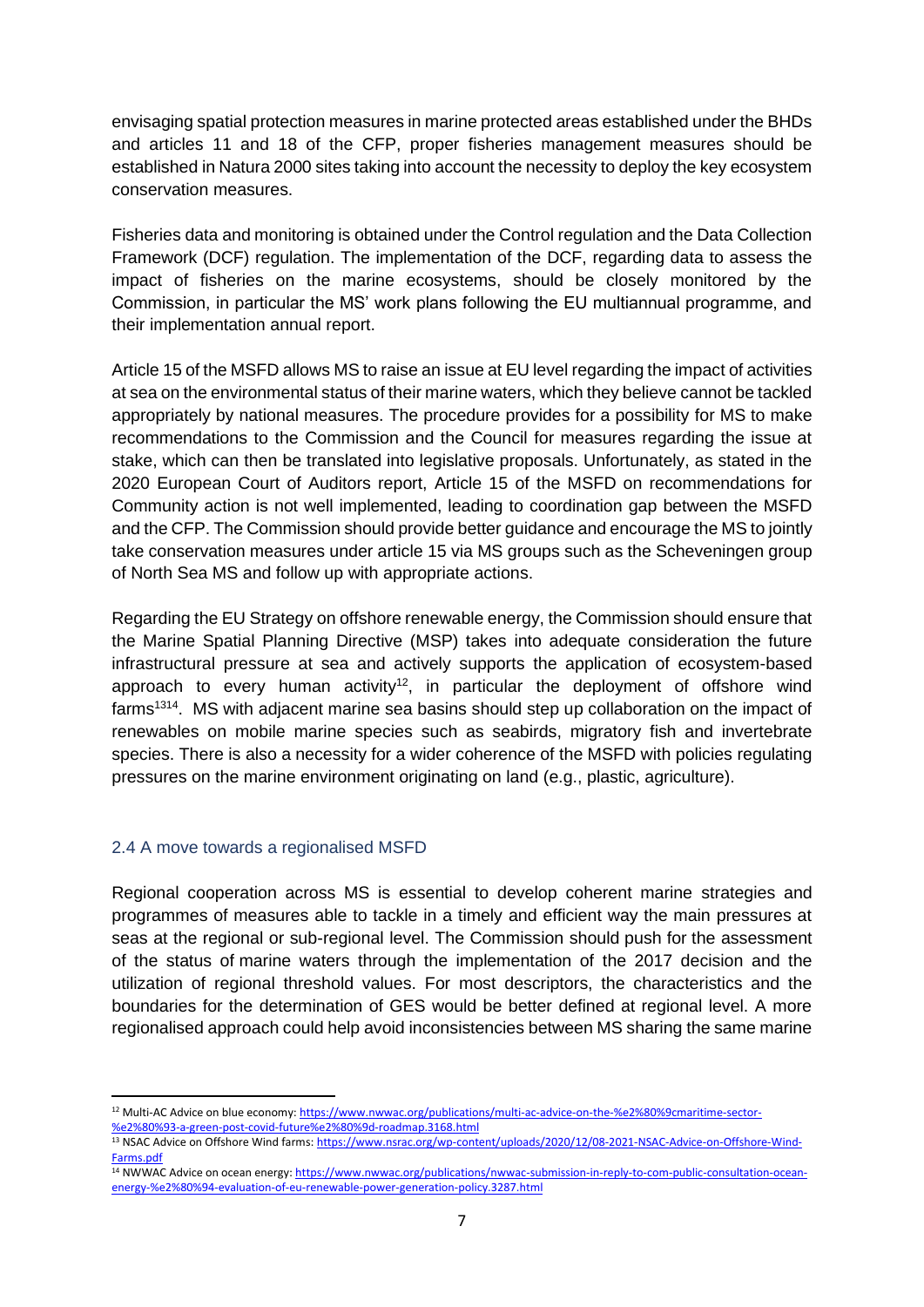basins and can permit them to address the most urgent threats at seas without burdensome duplications and without neglecting specific regional characteristics.

The North Sea is semi-enclosed and relatively shallow sea. Its waters are flushed on an annual basis<sup>15</sup> and overall, the complex status of the sea is changing rather rapidly. Similarly, the levels and types of human activity differ between regions resulting in different challenges between regions. The North Sea is currently relatively intensely used by multiple spatially competing sectors (such as oil and gas, marine renewable energies, sand extraction, fisheries etc.) and co-governed by many nations with relatively small territorial waters, compared to the North East Atlantic where human activities are more spatially distributed, fewer sectors operate and few nations (Ireland, Portugal, France, Spain the U.K., and certain third countries) hold relatively large marine territorial waters. Most ecosystem concerns in the North Sea relate to at-sea threats for seabirds and other marine species, particularly the incidental catch of sensitive species through bycatch, underwater noise pollution, and the impact of energy production (i.e., offshore renewables) and overfishing. According to Commission's communication 99% of stocks in the Baltic, North Sea and the Atlantic managed exclusively by the EU were expected to come from sustainably managed fisheries<sup>16</sup>. However, the most recent STECF report shows that 57% of fish stocks are fished within FMSY limits, leaving 43% of the assessed North East Atlantic fish stocks overfished.<sup>17</sup> The EU Biodiversity Strategy stresses the need for ecosystem-based approaches to sustainable activities at sea, including addressing the overexploitation of fishing stocks to or under, Maximum Sustainable Yield levels, eliminating bycatch and tackling practices that damage the seabed. Similarly regionspecific is the impact of bottom trawling on biotic communities of seabed sedimentary habitats<sup>18</sup>. It is important to keep regional specificities and risk levels in mind when designing conservation measures.

The long-shared history of international marine management in the North Sea and the North Western Waters has resulted in considerable scientific capacity, systems which are data rich, and a well-established framework for management and conflict resolution. By contrast, in the North East Atlantic due to its vast areas there is less information and data on the ecology of the region and less well-developed environmental management capacity<sup>19</sup>. As a result of these differing management provisions have already been made within the Directive for the application of risk-based and adaptive management<sup>20</sup> recognising the regional differences in information and capacity and highlighting the need to focus on the anthropogenic pressures, particularly climate change, including its mitigation through building renewable energy technologies, posing the greatest risk to the marine environment. While there have been

<sup>16</sup> <https://eur-lex.europa.eu/legal-content/EN/TXT/PDF/?uri=CELEX:52020DC0248&rid=3>

<sup>17</sup> [https://stecf.jrc.ec.europa.eu/reports/cfp-monitoring/-](https://stecf.jrc.ec.europa.eu/reports/cfp-monitoring/-/asset_publisher/oz5O/document/id/2872524?inheritRedirect=false&redirect=https%3A%2F%2Fstecf.jrc.ec.europa.eu%2Freports%2Fcfp-monitoring%3Fp_p_id%3D101_INSTANCE_oz5O%26p_p_lifecycle%3D0%26p_p_state%3Dnormal%26p_p_mode%3Dview%26p_p_col_id%3Dcolumn-2%26p_p_col_pos%3D1%26p_p_col_count%3D2)

[<sup>/</sup>asset\\_publisher/oz5O/document/id/2872524?inheritRedirect=false&redirect=https%3A%2F%2Fstecf.jrc.ec.europa.eu%2Freports%2Fcfp](https://stecf.jrc.ec.europa.eu/reports/cfp-monitoring/-/asset_publisher/oz5O/document/id/2872524?inheritRedirect=false&redirect=https%3A%2F%2Fstecf.jrc.ec.europa.eu%2Freports%2Fcfp-monitoring%3Fp_p_id%3D101_INSTANCE_oz5O%26p_p_lifecycle%3D0%26p_p_state%3Dnormal%26p_p_mode%3Dview%26p_p_col_id%3Dcolumn-2%26p_p_col_pos%3D1%26p_p_col_count%3D2)[monitoring%3Fp\\_p\\_id%3D101\\_INSTANCE\\_oz5O%26p\\_p\\_lifecycle%3D0%26p\\_p\\_state%3Dnormal%26p\\_p\\_mode%3Dview%26p\\_p\\_col\\_id%](https://stecf.jrc.ec.europa.eu/reports/cfp-monitoring/-/asset_publisher/oz5O/document/id/2872524?inheritRedirect=false&redirect=https%3A%2F%2Fstecf.jrc.ec.europa.eu%2Freports%2Fcfp-monitoring%3Fp_p_id%3D101_INSTANCE_oz5O%26p_p_lifecycle%3D0%26p_p_state%3Dnormal%26p_p_mode%3Dview%26p_p_col_id%3Dcolumn-2%26p_p_col_pos%3D1%26p_p_col_count%3D2) [3Dcolumn-2%26p\\_p\\_col\\_pos%3D1%26p\\_p\\_col\\_count%3D2](https://stecf.jrc.ec.europa.eu/reports/cfp-monitoring/-/asset_publisher/oz5O/document/id/2872524?inheritRedirect=false&redirect=https%3A%2F%2Fstecf.jrc.ec.europa.eu%2Freports%2Fcfp-monitoring%3Fp_p_id%3D101_INSTANCE_oz5O%26p_p_lifecycle%3D0%26p_p_state%3Dnormal%26p_p_mode%3Dview%26p_p_col_id%3Dcolumn-2%26p_p_col_pos%3D1%26p_p_col_count%3D2)

<sup>&</sup>lt;sup>18</sup> The study shows that the impact of bottom trawling depends highly on the type of sediments (sand, mud or gravel) and notes that the North Sea has the smallest percentage of untrawled area but also the smallest percentage of depleted seabed among European regions except west of Scotland[: https://www.pnas.org/content/119/2/e2109449119](https://www.pnas.org/content/119/2/e2109449119)

<sup>&</sup>lt;sup>19</sup> O'Higgins, T., Verling, E. and Cronin, R., (2019). Analysis of national, regional and EU MSFD institutions and governance structures, challenges and opportunities for a Risk-Based-Approach in the North East Atlantic. RAGES Deliverable 2.2.

<sup>20 20</sup> Commission Decision 2017/848 of 17 May 2017 laying down criteria and methodological standards on good environmental status of marine waters and specifications and standardised methods for monitoring and assessment and repealing Decision 2010/477/EU Off. J. Eur. Union L, 125 (2017), pp. 43-74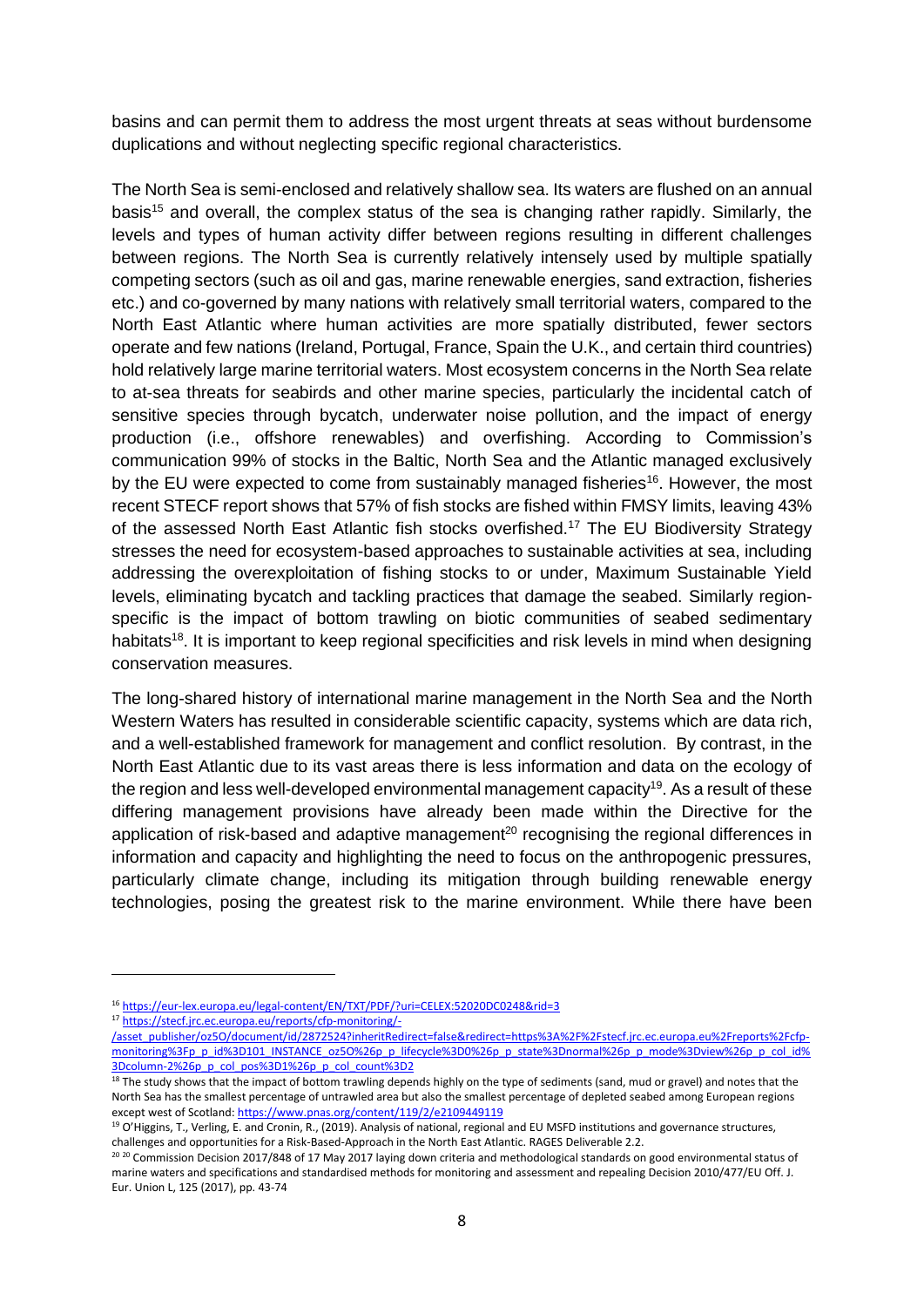attempts to develop standardised techniques for the application of risk-based approaches $21$ , these have not yet been fully coordinated at a regional scale.

While the Directive mandates that GES is achieved on a regional basis, the role of the Regional Seas Conventions (RSCs) within the Directive is not clear, which has led to "institutional ambiguity"<sup>2223</sup> and a communication vacuum. Some regional activities relevant to the MSFD occur within RSCs (i.e., OSPAR) however this work does not constitute implementation of the Directive. It follows from this that the mechanisms for regional cooperation in MSFD are not clearly established. The Commission should promote the use of RSCs and organisations and MS' strategies as means to reach higher regional coordination. At the same time RSCs should strengthen their cooperation in the form of cross-regional cooperation, where relevant and appropriate. Advisory Councils as de facto stakeholder representations should interact with and feed into RSC work<sup>24</sup>.

# 2.5 Climate change and its implications for fisheries management and the achievement of GES

Challenges posed by climate change for the management of the marine environment in the coming decades can be divided into direct and indirect effects on the ecosystem. In terms of direct effects of climate on ecosystems it is established that variability in climate affects all aspects of marine ecosystems. Natural cyclical variability in the ecosystem occurs over decadal timescales driven by the North Atlantic Oscillation<sup>25</sup> and has effects on the physical, chemical and biological aspects of entire ecosystems, including fisheries. Effects from human induced climate change are superimposed on these natural cyclical patterns resulting in changes to ecosystems which are difficult to predict<sup>26</sup> and manage. For example, the changing patterns in stocks in the North East Atlantic have resulted in shifting distribution of stocks and the international nature of some fisheries has led to difficulties in maintaining fisheries at sustainable levels<sup>27</sup>. Generally, species' shifts and resulting management challenges are likely to become increasingly common. As suggested by Baudron et al.  $(2020)^{28}$  distribution changes of commercial fish species have strong implications on the management with economic and political consequences. Quota allocations based on a historical distribution key (relative stability) instead of currently present biomass (zonal attachment) result in a mismatch between the allocated quotas and regional abundance, creating further pressure on the ecosystems.

<sup>27</sup> Baudron, A. R. et. al. 2020. Changing fish distributions challenge the effective management of European fisheries. Accessible at: <https://onlinelibrary.wiley.com/doi/10.1111/ecog.04864>

 $28$  Ibid

<sup>&</sup>lt;sup>21</sup> Verling, E. Miralles, R., Bou-Cabo, M., Lara, G., Garagouni, M., Brignon, J-M and O'Higgins, T.G. 2021. Application of a risk-based approach to continuous underwater noise at local and subregional scale for the Marine Strategy Framework Directive. *Marine Policy* 134 104786

<sup>&</sup>lt;sup>22</sup> Van Leeuwen, J. van Hoof, L. and van Tatenhove, J. 2012. Institutional ambiguity in implementing the European Union Marine Strategy Framework Directive.

Marine Policy 36, 636-643.

<sup>&</sup>lt;sup>23</sup> Van Tatenhove, J.P.M. 2013. Turning the tide: developing legitimate marine governance arrangements at the level of the regional seas. Ocean and Coastal

Management 71 296-304

<sup>&</sup>lt;sup>24</sup> In 2021 the NSAC was granted OSPAR observer status.

<sup>&</sup>lt;sup>25</sup> Báez, J.C., Gimeno, L., and Real, R. 2021. North Atlantic Oscillation and fisheries management during global climate change. Reviews in Fish Biology and Fisheries 31 319-336.

<sup>&</sup>lt;sup>26</sup> McKenna, C.M. and Mauycock, A.C. 2021. Multi-Model Large Ensemble projections of the North Atlantic Oscillation during the 21st century. Submitted to Geophysical Research Letters. Prepub DO[I https://doi.org/10.1002/essoar.10506823.1](https://doi.org/10.1002/essoar.10506823.1)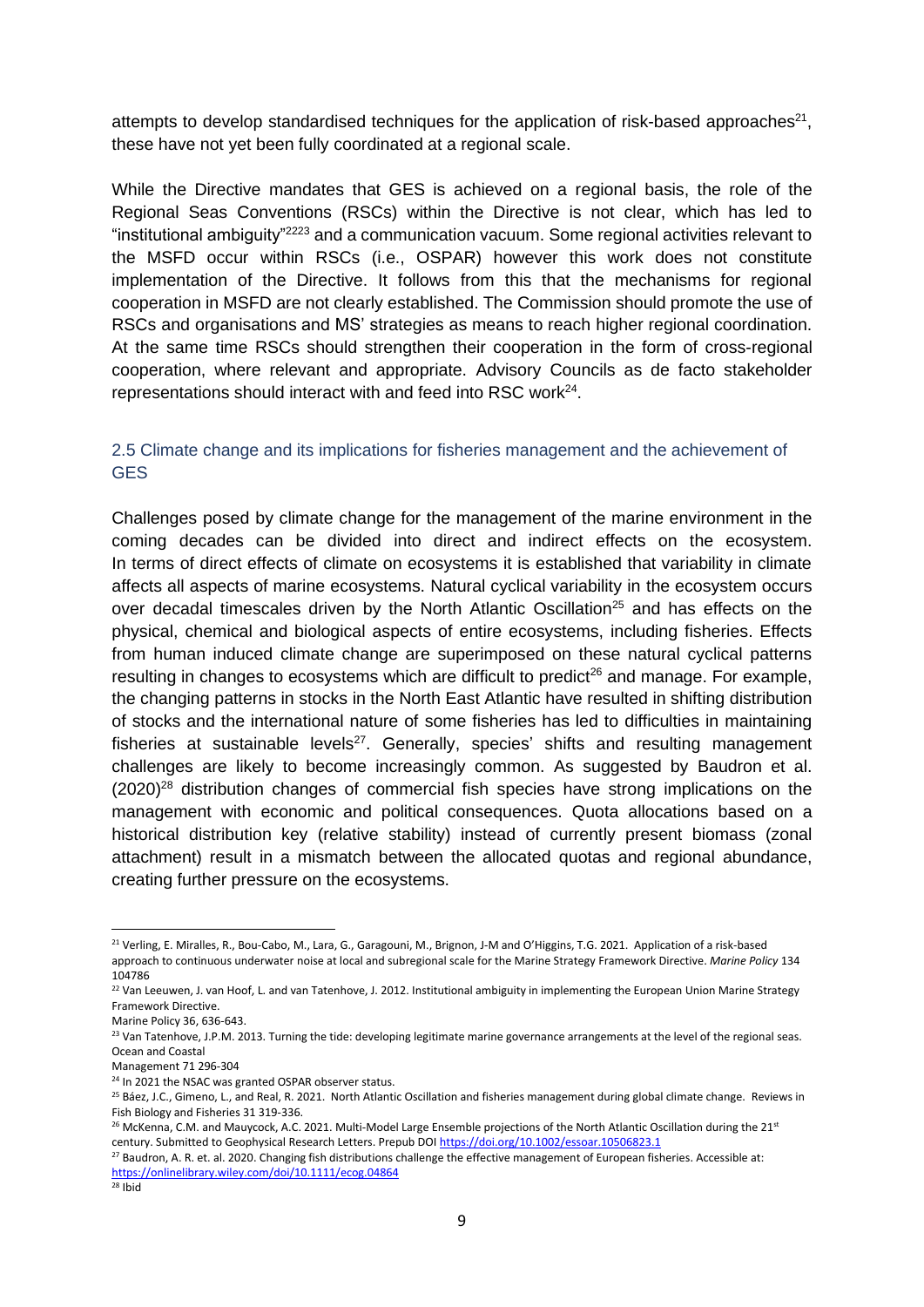Indirect effects of climate on ecosystems result from changes in human adaptation and mitigation behaviours (i.e., renewable energy plans). In the NSAC and NWWAC we fully acknowledge the role of fisheries in achieving the objectives of the MSFD, however the cumulative effects of many different sectors also, if not to a greater extent, affect the achievement of MSFD objectives and impact the potential for commercial fisheries to achieve GES. Future developments in the marine environment will involve trade-offs between the different sectors. Effective mechanisms for integrating the interactions between descriptors and the emerging trade-offs between sectors will be critical in ensuring that the next cycles of the MSFD can integrate the connections between land, air, water and all living things, including humans, and their institutions apply ecosystem-based management in practice, contributing to the implementation of the Directive.

Ocean governance and climate change are interconnected, requiring engagement and dialogue between researchers, citizens, stakeholders and decision makers. The Directive must therefore take on board climate change and for measures there should be specific regulation, not solely guidance. Focus on regulation and implementation of measures is needed, as well as coordination and successful monitoring. A European Taskforce on climate change should be established. Blue Carbon should be taken into consideration due to its key role to address climate change. MPAs must remain a key component of any strategy and play a vital role. Finally, more attention should be given to the understanding of the role of fish in blue carbon in terms of how fish influence carbon absorption and sequestration in the ocean by contributing to the biological pump of marine life that moves carbon through the ocean cycle. In the context of the impact of climate change on fisheries management please review in detail the NWWAC advice on the impact of climate change on fisheries in the North Western Waters (13 May 2021, [link\)](https://www.nwwac.org/publications/nwwac-advice-on-the-impact-of-climate-change-on-fisheries-in-the-north-western-waters.3404.html).

#### 2.6 MSFD descriptors

#### 2.6.1 Interactions between marine activities and descriptors

The descriptors of the Directive are diverse and interlinked. As an example, Descriptor 3 prescribes that 'Populations of all commercially exploited fish and shellfish are within safe biological limits, exhibiting a population age and size distribution that is indicative of a healthy stock'. While the Directive relates to populations of commercial fisheries, the activities related to fishing of commercial species have impacts on other descriptors, such as seabed integrity, marine noise, marine litter, food webs, biodiversity. It is therefore clear that the commercial fishing sector plays an important role in achieving the objectives of the deliverable (GES) for several descriptors.

Descriptor 1 (Biodiversity) is relevant to the Advisory Councils particularly through by-catch monitoring in which fisheries dependent data hold significant value. Both the NSAC and the NWWAC support the CIBBRiNA LIFE Bycatch project using the ecosystem approach to bycatch issues, as one of the many examples of ongoing research projects.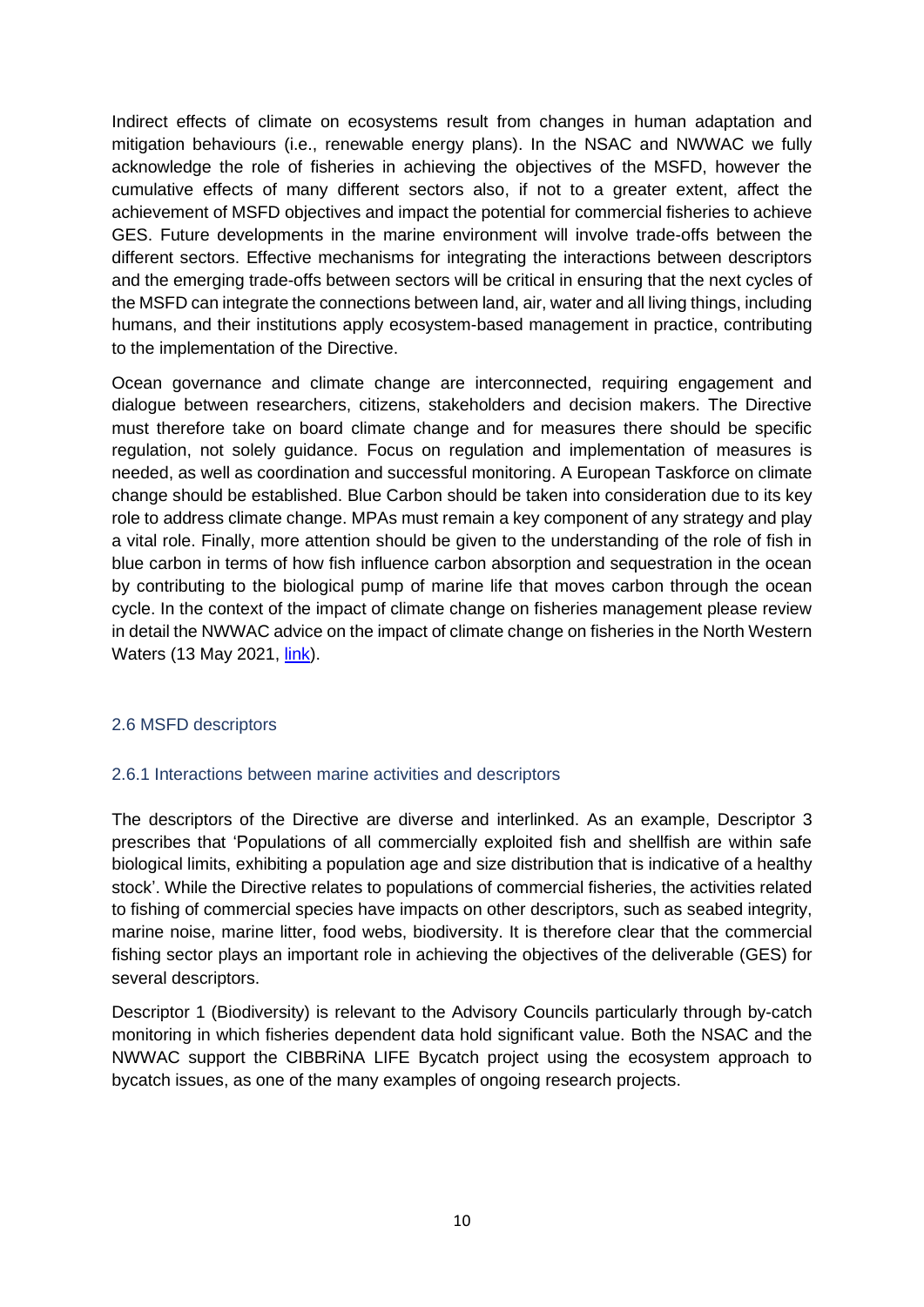The fisheries sector is not the only human activity that can contribute (negatively or positively) towards the achievement of GES. The revised Annex III of the Directive<sup>29</sup> identifies 31 distinct marine activities which affect the marine environment under ten themes. These themes include physical restructuring (such as land claim, canalization, offshores structures); extraction of non-living resources (such as minerals, sand, gravel, oil and gas $^{30}$ ); production of energy (renewable $31$  and non-renewable energy generation), extraction of living resources, cultivation of living resources, transport, urban and industrial uses, tourism and leisure, security and defence, education and research.

Other marine sectors included in these themes can affect the fisheries sector's achievement of MSY (D3) and the other descriptors of MSFD in ways which are often difficult to predict. For example, the arrival of non-indigenous species (D2) may have ecological and economic implications. A total of 21% (256) of invasive species were recorded in the North-East Atlantic Ocean, 5 % (66) in the Baltic Sea and 3 % (32) in the Black Sea. 32 . *Crassostrea gigas* is an example of such an exotic species, which was deliberately introduced into the Zeeland and northern German coastal waters for oyster farming, and which subsequently spread and competed with local flat oysters and brought the parasite *Mytilicola orientalis* with it. Maritime transport and aquaculture are often considered the major vectors for non-indigenous species, yet data on their relative roles in the transport and settlement of non-indigenous species is relatively scarce in the European context. Though some countries have made continual efforts in developing their databases and research on invasive species, e.g. Bord Iascaigh Mhara [\(www.bim.ie\)](http://www.bim.ie/). Similarly, eutrophication (D5) may have initial positive effects on fish stock biomass in some cases<sup>33</sup> but can also cause changes in primary productivity and disturbances in food web dynamics and biodiversity (D4, D1). Contaminants may directly affect commercial species through oil spills and fish kills<sup>34</sup>, or indirectly through for example mercury contamination caused by coal burning, mining and industrial processes<sup>35</sup>. While impacts from some descriptors such as marine litter (D10) and energy and noise (D11) on commercial fisheries species may occur, these are not yet fully described or understood.

Seafloor integrity (Descriptor 6) includes indicators for physical loss (2 out of 5 indicators) and physical disturbance of the seabed. The Commission's report on the implementation of the MSFD suggests that the main activities reported under the MSFD causing physical loss of

https://hmr.biomedcentral.com/articles/10.1007/BF02908898

<sup>&</sup>lt;sup>29</sup> Commission Directive (EU) 2017/845 of 17 May 2017 amending Directive 2008/56/EC of the European Parliament and of the Council as regards the indicative lists of elements to be taken into account for the preparation of marine strategies (Text with EEA relevance. ) C/2017/2842

<sup>30</sup> Joint LDAC/PELAC/NWWAC advice Deepsea Mining in International Waters

<https://www.nwwac.org/publications/joint-ldacpelacnwwac-advice-deepsea-mining-in-international-waters.3616.html>

<sup>31</sup> NWWAC, PELAC and NSAC advice for a non-recurrent request to ICES on the impact of marine wind energy developments on commercial fish stocks:

https://www.nwwac.org/publications/nwwacpelacnsac-advice-for-a-non-recurrent-request-to-ices-on-impacts-of-wind-energydevelopments.3102.html

<sup>32</sup> Reise, K.,Gollasch S. & Wolff W. J. 1998. Introduced marine species of the North Sea coasts. Accessible at:

<sup>33</sup> Caddy, J.F. 2000. Marine catchment basin effects versus impacts of fisheries on semi-enclosed seas. ICES Journal of Marine Science 57 628-640.

<sup>34</sup> Gomez, C., & Green, D. R. (2013). *The impact of oil and gas drilling accidents on EU fisheries*. EU-Directorate General for Internal Policies. https://doi.org/10.2861/49220.

<sup>35</sup> Chen, Celia Y.; Driscoll, Charles T.; Lambert, Kathleen F.; Mason, Robert P.; Rardin, Laurie R.; Schmitt, Catherine V.; Serrell, N. S.; and Sunderland, Elsie M., "Sources to Seafood: Mercury Pollution in the Marine Environment" (2012). Maine Sea Grant Publications.64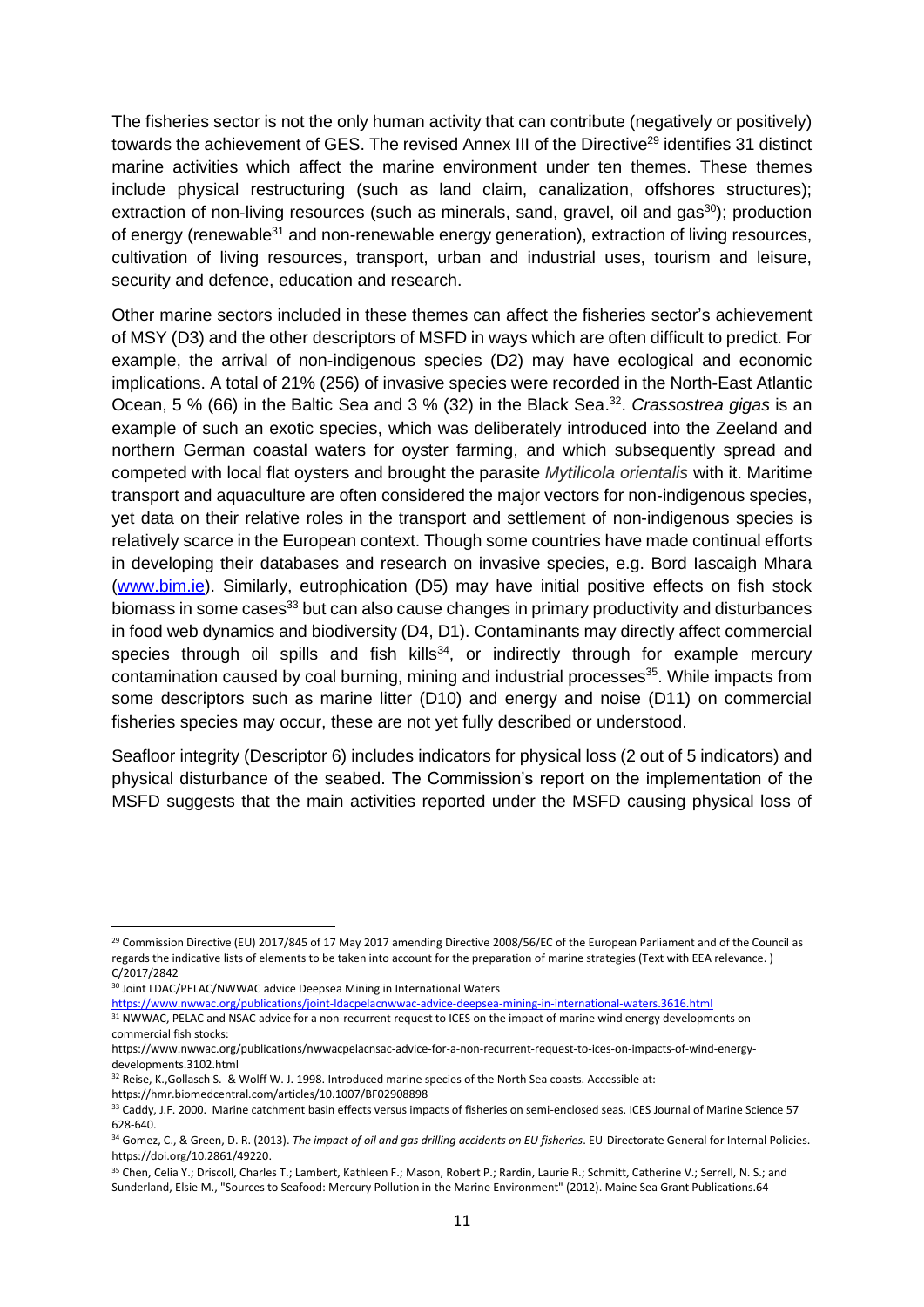benthic habitats were land claim and flood defence, port construction, solid waste disposal, renewable energy production<sup>36</sup> and impacts from unsustainable practices of aquaculture.<sup>37</sup>

Despite this observation and due to difficulties in quantifying other pressures, the only disturbance currently quantified by ICES is bottom trawling. This seems one-sided, and to date no threshold has been set on how much of the habitat could be disturbed. The success of each competing sector depends highly on political priorities and that sectoral co-existence should be explored further. The ambitious targets for development of offshore Marine Renewable Energy development will mean increasing competition for space particularly in nearshore waters. Construction and operation of marine renewable energy will have implications for almost all descriptors (D1, D2, D3, D4, D6, D7, D8, D9, D10, D11). A multispecies, multi-sectoral approach should be considered to marine spatial planning (MSP).

#### 2.6.2 Considerations in Descriptor 3 – age and size distribution

Descriptor 3 prescribes GES as 'Populations of all commercially exploited fish and shellfish are within safe biological limits, exhibiting a population age and size distribution that is indicative of a healthy stock.' This translates to stocks that are (1) exploited sustainably consistent with high long-term yields, (2) have full reproductive capacity in order to maintain stock biomass, and (3) the proportion of older and larger fish/shellfish should be maintained (or increased) being an indicator of a healthy stock.

Scientists have in recent years worked on ideas to improve current stock assessments within the CFP in order to make them consistent with the requirements of the MSFD. In 2021 Probst et al. published a paper<sup>38</sup> delineating six steps in ICES data and assessment products that could lead towards improvements in current assessments and clarifies how these could be used to build a new product more tailored to the requirements of the MSFD.

The NSAC and NWWAC members would like to underline the fact that the CFP Landing Obligation prescribes that in cases where the catch cannot be landed due to lack of quota, selectivity needs to be improved $39$ . The MSFD in turn advises against the catch and landing of mature fish. This is particularly problematic for bottom contacting mixed fisheries when size selectivity is difficult to achieve. An important reconciliation needs to be made in terms of resource utilisation to satisfy the increasing need for protein-rich food and nature conservation. This trade-off needs to be carefully decided upon, keeping in mind economic, environmental and social sustainability.

<sup>&</sup>lt;sup>36</sup> NWWAC/PELAC advice for non-recurrent request to ICES on seismic impacts

https://www.nwwac.org/publications/nwwacpelac-advice-for-non-recurrent-request-to-ices-on-seismic-impacts.2928.html 37 [https://ec.europa.eu/info/sites/default/files/com2020\\_259\\_final\\_en.pdf;](https://ec.europa.eu/info/sites/default/files/com2020_259_final_en.pdf) page 16

<sup>38</sup> Probst, W.N., Kempf, A. et al. 2021. ICES Journal of Marine Science, Volume 78, Issue 4, August 2021, Pages 1229–1240. Accessible at: https://academic.oup.com/icesjms/article/78/4/1229/6151700

<sup>39</sup> NWWAC 2021 advice addressing choke risk in NWW after exemptions:

https://www.nwwac.org/publications/nwwac-2021-advice-addressing-choke-risk-in-nww-after-exemptions.3638.html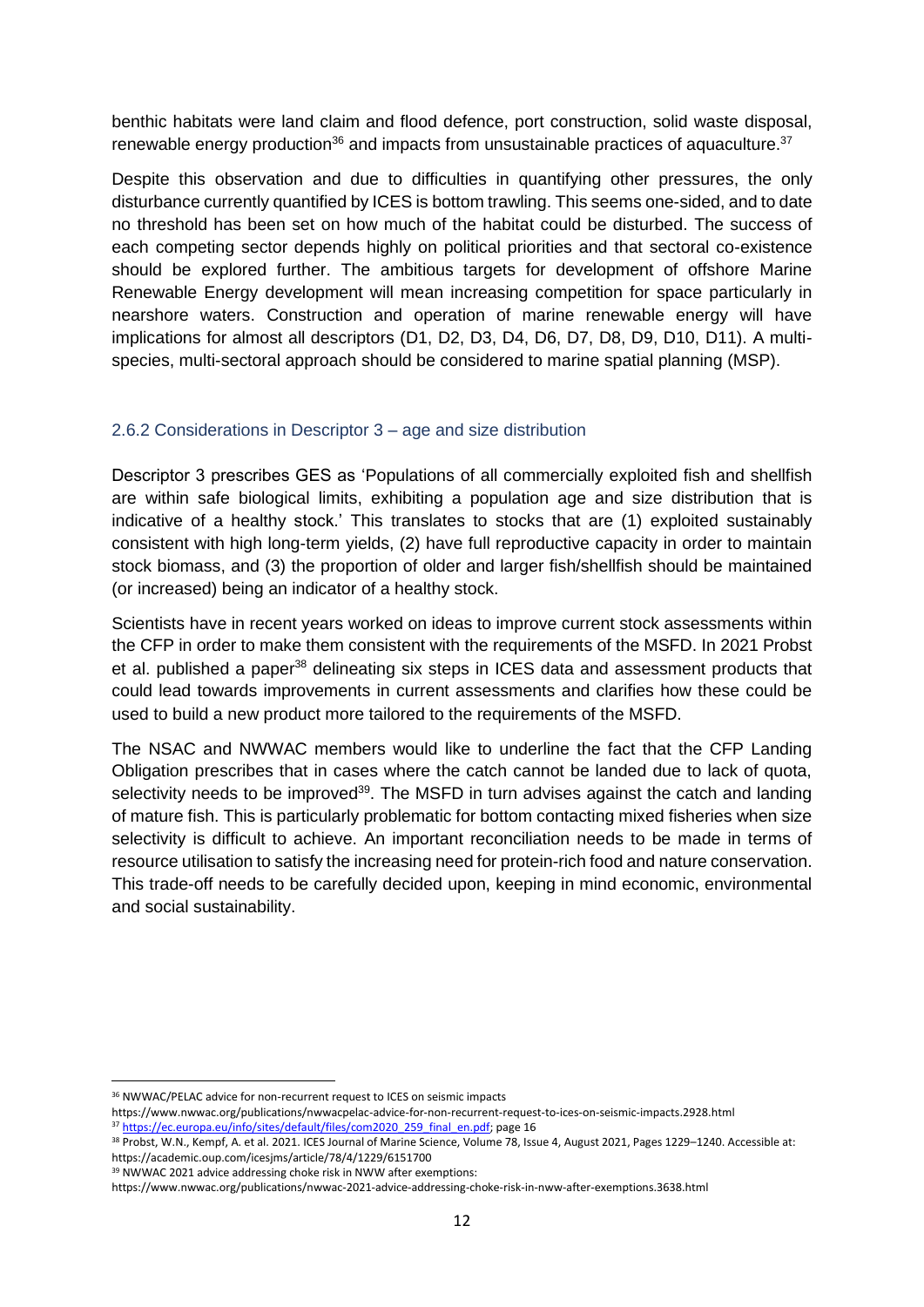#### 2.7 Cooperation, stakeholder and sectoral involvement

The NSAC and NWWAC members firmly believe in the benefits of stakeholder and sectoral involvement in MSFD implementation on a regional and local level. The role of regional and local authorities, where management and enforcement take place, is crucial. These should be involved in MSFD implementation from the first stages of identification of measures, planning etc. This may mean applying local specificities to measures so that local opportunities and constraints are foreseen and considered and responsibility for measures shared.

A multi-species, multi-sectoral approach should be applied to marine spatial planning (MSP) and sectoral co-existence should be explored further. Breaking the silos between maritime and environmental departments is imperative for a holistic MSP. Regional and cross-regional cooperation (between RSCs) should be strengthened, particularly in the setup of MPAs and OECMs. Regional MS groups, such as the Scheveningen Group and the NWW Member States Group, should consider MSFD implementation in relation to fisheries management.

Ocean governance and climate change are interconnected, requiring engagement and dialogue between researchers, citizens, stakeholders and decision makers. The commercial fishing sector plays an important role in achieving the objectives of the deliverable (GES) for several descriptors, which only strengthens the view of the importance of inclusion of fisheries stakeholders in the management of the marine environment.

It is imperative to strengthen collaborations between the industry and science in order to develop a full picture of the state of environment and to understand the underlying premises for important and necessary trade-offs between nature conservation and resource utilisation.

Advisory Councils, though operating in the framework of the CFP, should be able to reach those environmental policy actors and departments whose work affects the implementation of CFP and the state of fisher communities and fisheries resources. Advisory Councils by default represent both, nature conservation advocates and the fisheries sector and their role should be recognised as overarching.

#### 2.8 Financing

Implementation of the MSFD is a responsibility of the Member States who task national Marine Directors with its management. Marine Directors are dependent on receiving data from different departments with sub-optimal communication levels. The number of individuals working as marine directors and/or directly related to implementation of MSFD is insufficient for an ambitious piece of legislation such as the MSFD. The NSAC and NWWAC believe that the MSFD would benefit from increased resources and capacity building after clear guidelines have been developed.

Financing may come from dedicated and sustainable resources from existing funds such as the EMFAF, where more resources could be directed towards improved implementation and various research programmes. It is essential that this organisational deficit is resolved by means of adequately allocated and enhanced resources. Any financial incentives need to be accompanied with enforcement measures for visible progress.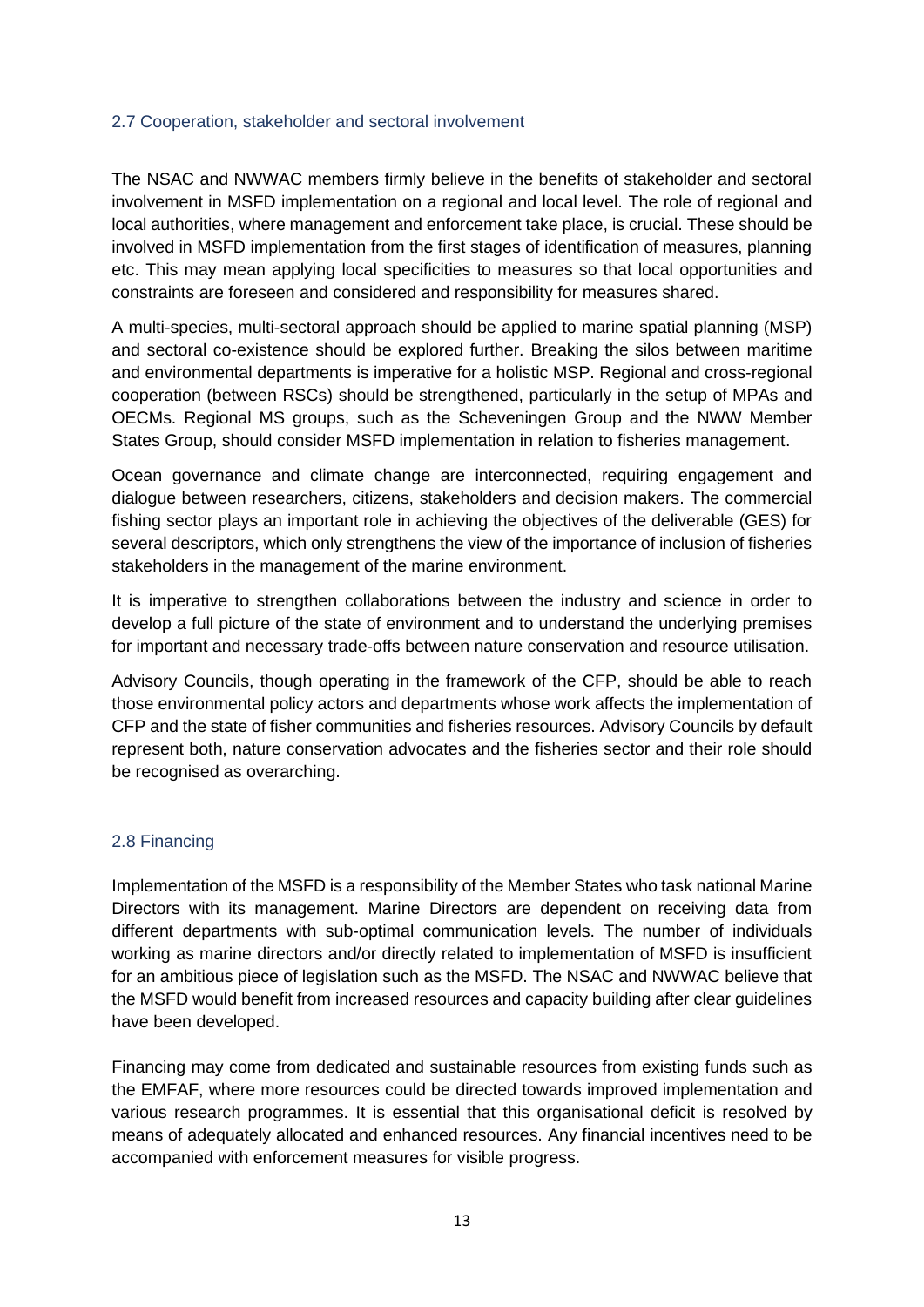Increased funding of digitalisation of reporting tools would help improve the collection and transfer of data, make information comparable across borders, upgrade the management of measures such as MPAs and contribute to social sustainability by creating new employment opportunities. This would effectively mitigate delays in reporting and monitoring and help avoid related infringement procedures, which only further delay the process. The MS could share the costs of monitoring more efficiently by establishing better regional cooperation.

## 3 Conclusions and recommendations

Given the considerations above, the NSAC and NWWAC conclude the following:

1. The current MSFD contains the necessary tools to achieve its main objective - Good Environmental Status - across its eleven descriptors by using the ecosystem-based approach. The Commission should properly assess and address the deficits in implementation by means of existing or planned legislative and non-legislative tools before a revision of the MSFD is undertaken.

2. The Commission should develop a unified, harmonised approach (guidelines) for assessing the attainment of GES even when data is incomplete. Procedures and methodologies for assessments should be unambiguous and aligned throughout regions, and baselines clearly defined.

3. The implementation of the Directive would benefit from a more centralised and harmonised approach to data collection. Drastic increase in knowledge acquisition to set baselines, report on and monitor the trends is required. EU research programmes should be set up, backed by national initiatives, to step up the research and knowledge on the marine environment.

4. Where data is lacking, proportionate measures should be taken, based on best available information and taking into account all three sustainability pillars. In addition, proper and regular assessment of the effectiveness of measures will ensure effective adaptive management. The Commission should put pressure on MS to ensure proper monitoring and reporting.

5. Where scientific capacity is considerable, this does not always translate to timely measures. Particularly in the light of climate change there is a need for effective adaptive management. A cross-sectoral approach and a joint vision are needed in future research endeavour.

6. The Commission should develop concrete and relevant requests to ICES and group these requests to form an ecosystem-based management approach producing multi-species, ecosystem scientific advice as opposed to single-aspect requests producing single-species advice.

7. The digitalisation of reporting tools will help improve the collection and transfer of data, make information comparable across borders, upgrade the management of measures such as MPAs and contribute to social sustainability by creating new employment opportunities.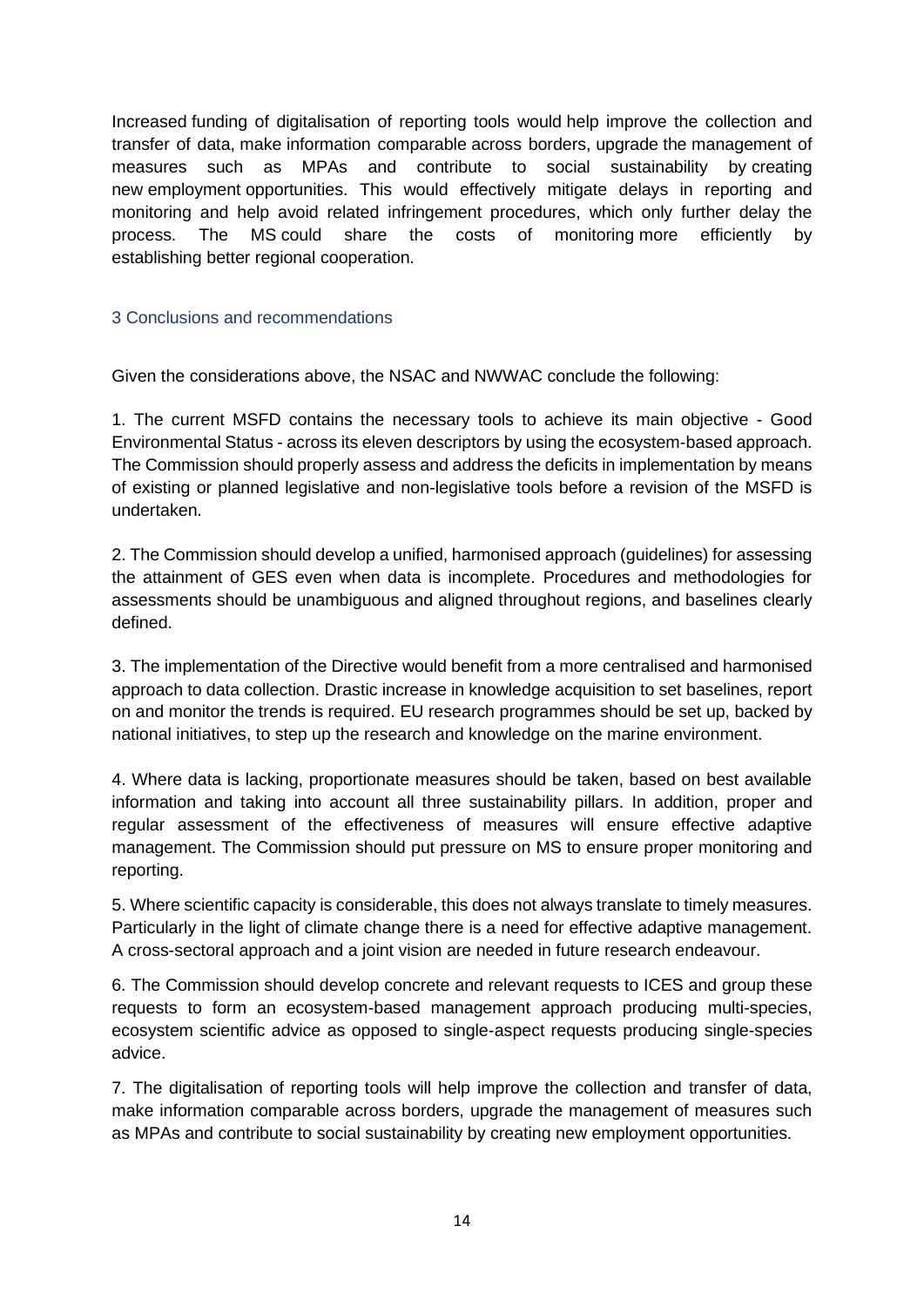8. The MS could streamline monitoring by establishing better regional cooperation, by making better utilisation of the existing marine web portal WISE and by requiring existing and new industries to provide data on the impacts of their activities at seas where these are insufficient. Finally, the MS should set up an adequate governance system at regional and national levels by assigning clear responsibilities to competent authorities.

9. Synergies between the MSFD and initiatives adopted or proposed by the Commission under the European Green Deal, including the Biodiversity Strategy, the Zero Pollution Action Plan, the Farm to Fork Strategy, the proposed Nature Restoration Law (NRL) and the Action Plan to conserve fisheries resources and protect marine ecosystems should be increased to integrate sustainability into prominent economic activities impacting the marine environment.

10. The Commission and MS should guarantee that the upcoming Action Plan to conserve fisheries resources and protect marine ecosystems supports strong fisheries management measures in line with the CFP to contribute to reaching GES. Well managed MPAs with welldefined and enforced measures are a key component and should be part of the strategy.

11. Strengthening of the level of international cooperation is key to protecting the marine environment and eliminating or mitigating diverse negative pressures from human activities at sea.

12. To meet the MSFD goals, better integration, coordination and coherence between the MSFD and correlated existing or upcoming legislations and policies are fundamental. Enhanced integration is required across sectors and fields connected to the marine ecosystem to promote sustainability. In particular, the MSFD needs to be better aligned with the Birds and Habitats Directives (BHDs).

13. The implementation of the Data Collection Framework (DCF) regarding data to assess the impact of fisheries on the marine ecosystems should be closely monitored by the Commission, in particular the MS' work plans following the EU multiannual programme, and their implementation annual report.

14. The Commission should provide better guidance and encourage the MS to jointly take conservation measures under article 15 via MS groups such as the Scheveningen group of North Sea MS and the NWW Member States Group and follow up with appropriate actions. Regional cooperation across MS is essential to develop coherent marine strategies and programmes of measures able to tackle in a timely and efficient way the main pressures at seas at the regional or sub-regional level.

15. The Commission should promote the use of RSCs and organisations and MS' strategies as means to reach higher regional coordination. At the same time RSCs should strengthen their cooperation in the form of cross-regional cooperation, where relevant and appropriate.

16. Regarding the EU Strategy on offshore renewable energy, the Commission should ensure that the Marine Spatial Planning Directive (MSP) takes into adequate consideration future infrastructural pressure at sea and actively supports the application of the ecosystem-based approach to every human activity.